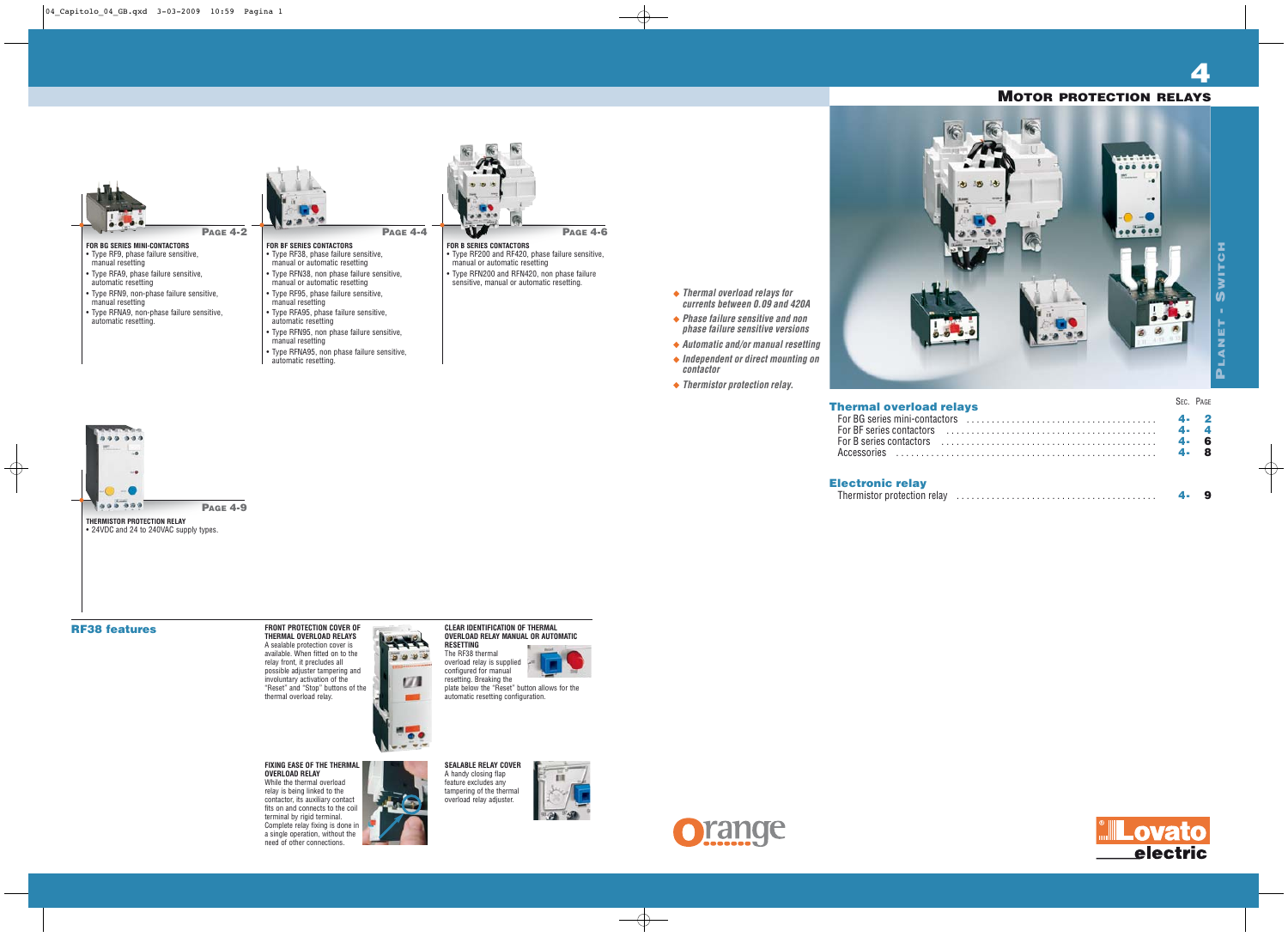## Motor protection relays **Thermal overload relays for BG series mini-contactors**

Order code Adjustment Protection Oty Wt



#### **Phase failure sensitive**

**4-2**



**4**



**11 RFA9...**

|                                                                              | range         | fuses<br>aM    | gG             | per<br>pkg   |       |
|------------------------------------------------------------------------------|---------------|----------------|----------------|--------------|-------|
|                                                                              | [A]           | [A]            | [A]            | n°           | [kg]  |
|                                                                              |               |                |                |              |       |
| MANUAL RESETTING.<br>Direct mounting on BG06, BG09, BG12 mini-contactors.    |               |                |                |              |       |
| 11 RF9 015                                                                   | $0.09 - 0.15$ | 0.25           |                | $\mathbf{1}$ | 0.123 |
| 11 RF9 023                                                                   | $0.14 - 0.23$ | 0.5            |                | $\mathbf{1}$ | 0.123 |
| 11 RF9 033                                                                   | $0.2 - 0.33$  | 0.5            | 1              | $\mathbf{1}$ | 0.123 |
| 11 RF9 05                                                                    | $0.3 - 0.5$   | 1              | $\overline{2}$ | 1            | 0.123 |
| 11 RF9 075                                                                   | $0.45 - 0.75$ | $\mathbf{1}$   | 2              | $\mathbf{1}$ | 0.123 |
| 11 RF9 1                                                                     | $0.6 - 1$     | $\overline{2}$ | 4              | 5            | 0.123 |
| 11 RF9 1V5                                                                   | $0.9 - 1.5$   | $\overline{2}$ | 4              | 5            | 0.123 |
| 11 RF9 2V3                                                                   | $1.4 - 2.3$   | 4              | 6              | 5            | 0.123 |
| 11 RF9 33                                                                    | $2 - 3.3$     | 4              | 10             | 5            | 0.123 |
| 11 RF9 5                                                                     | $3 - 5$       | 6              | 16             | 5            | 0.123 |
| 11 RF9 75                                                                    | $4.5 - 7.5$   | 8              | 20             | 5            | 0.123 |
| 11 RF9 10                                                                    | $6 - 10$      | 10             | 32             | 5            | 0.123 |
| 11 RF9 15                                                                    | $9 - 15$      | 16             | 40             | 5            | 0.123 |
| AUTOMATIC RESETTING.<br>Direct mounting on BG06, BG09, BG12 mini-contactors. |               |                |                |              |       |
| <b>11 RFA9 015</b>                                                           | $0.09 - 0.15$ | 0.25           |                | $\mathbf{1}$ | 0.123 |
| <b>11 RFA9 023</b>                                                           | $0.14 - 0.23$ | 0.5            |                | $\mathbf{1}$ | 0.123 |
| 11 RFA9 033                                                                  | $0.2 - 0.33$  | 0.5            | 1              | 1            | 0.123 |
| <b>11 RFA9 05</b>                                                            | $0.3 - 0.5$   | $\mathbf{1}$   | $\overline{2}$ | $\mathbf{1}$ | 0.123 |
| <b>11 RFA9 075</b>                                                           | $0.45 - 0.75$ | 1              | $\overline{2}$ | $\mathbf{1}$ | 0.123 |
| <b>11 RFA9 1</b>                                                             | $0.6 - 1$     | 2              | 4              | 1            | 0.123 |
| <b>11 RFA9 1V5</b>                                                           | $0.9 - 1.5$   | $\overline{2}$ | 4              | $\mathbf{1}$ | 0.123 |
| <b>11 RFA9 2V3</b>                                                           | $1.4 - 2.3$   | 4              | 6              | 1            | 0.123 |
| 11 RFA9 33                                                                   | $2 - 3.3$     | 4              | 10             | 1            | 0.123 |
| <b>11 RFA9 5</b>                                                             | $3 - 5$       | 6              | 16             | $\mathbf{1}$ | 0.123 |
| <b>11 RFA9 75</b>                                                            | $4.5 - 7.5$   | 8              | 20             | $\mathbf{1}$ | 0.123 |
| <b>11 RFA9 10</b>                                                            | $6 - 10$      | 10             | 32             | 1            | 0.123 |
| <b>11 RFA9 15</b>                                                            | $9 - 15$      | 16             | 40             | $\mathbf{1}$ | 0.123 |
|                                                                              |               |                |                |              |       |

|              | Three-phase motor powers <sup>o</sup> |                |             |           |             |
|--------------|---------------------------------------|----------------|-------------|-----------|-------------|
| 230V         | 400V                                  | 415V           | 440V        | 500V      | 690V        |
| [kW]         | [kW]                                  | [kW]           | [kW]        | [kW]      | [kW]        |
|              |                                       |                |             |           |             |
| ❷            | ❷                                     | 0              | ❷           | ❷         | ❷           |
| ❷            | ❷                                     | ❷              | ❷           | ❷         | ❷           |
| ❷            | ❷                                     | ❷              | ❷           | ❷         | ❷           |
| ❷            | 0                                     | 0              | ❷           | ❷         | ❷           |
| ❷            | ❷                                     | ❷              | ❷           | ❷         | 0.37        |
| 0            | 0                                     | 0              | 0.37        | 0.37      | 0.55        |
| 0            | ❷                                     | 0.55           | 0.55        | 0.55      | 0.75        |
| 0.37         | $0.55 - 0.75$                         | 0.75           | 0.75        | 1.1       | $1.1 - 1.5$ |
| 0.55         | 1.1                                   | 1.1            | $1.1 - 1.5$ | 1.5       | 2.2         |
| $0.75 - 1.1$ | 1.5                                   | $1.5 - 2.2$    | 2.2         | 2.2       | $3 - 3.7$   |
| 1.5          | $2.2 - 3$                             | $3 - 3.7$      | $3 - 3.7$   | $3 - 3.7$ | 4           |
| 2.2          | $3.7 - 4$                             | 4              | $3.7 - 4$   | $4 - 5.5$ |             |
| 3.2          | 5.5                                   | $5.5 - 7.5$    | 5.5         |           |             |
|              |                                       |                |             |           |             |
| ❷            | ❷                                     | ❷              | ❷           | ❷         | ❷           |
| 0            | 0                                     | 0              | 0           | 0         | ❷           |
| 0            | ❷                                     | ❷              | ❷           | ❷         | ❷           |
| ❷            | ❷                                     | ❷              | ❷           | ❷         | ❷           |
| ❷            | 0                                     | 0              | ❷           | ❷         | 0.37        |
| ❷            | ❷                                     | ❷              | 0.37        | 0.37      | 0.55        |
| ❷            | ❷                                     | 0.55           | 0.55        | 0.55      | 0.75        |
| 0.37         | $0.55 - 0.75$                         | 0.75           | 0.75        | 1.1       | $1.1 - 1.5$ |
| 0.55         | 1.1                                   | 1.1            | $1.1 - 1.5$ | 1.5       | 2.2         |
| $0.75 - 1.1$ | 1.5                                   | $1.5 - 2.2$    | 2.2         | 2.2       | $3 - 3.7$   |
| 1.5          | $2.2 - 3$                             | $3 - 3.7$      | $3 - 3.7$   | $3 - 3.7$ | 4           |
| 2.2          | $3.7 - 4$                             | $\overline{4}$ | $3.7 - 4$   | $4 - 5.5$ |             |
| 3.2          | 5.5                                   | $5.5 - 7.5$    | 5.5         |           |             |

❶ The indicated powers apply to 4-pole motors; it is advisable to always check that the nameplate motor current is within the relay adjustment

range. ❷ No standard powers ratings exist; select relay according to current consumption.

NOTE: To facilitate connection between the auxiliary NC contact of the RF...9 thermal relay and terminal A2 of the contactor, insert the conductor into the appropriate conduit as shown.



**Certifications and compliance**



● Certified products.

Compliant with standards: IEC/EN 60947-1, IEC/EN 60947-4-1.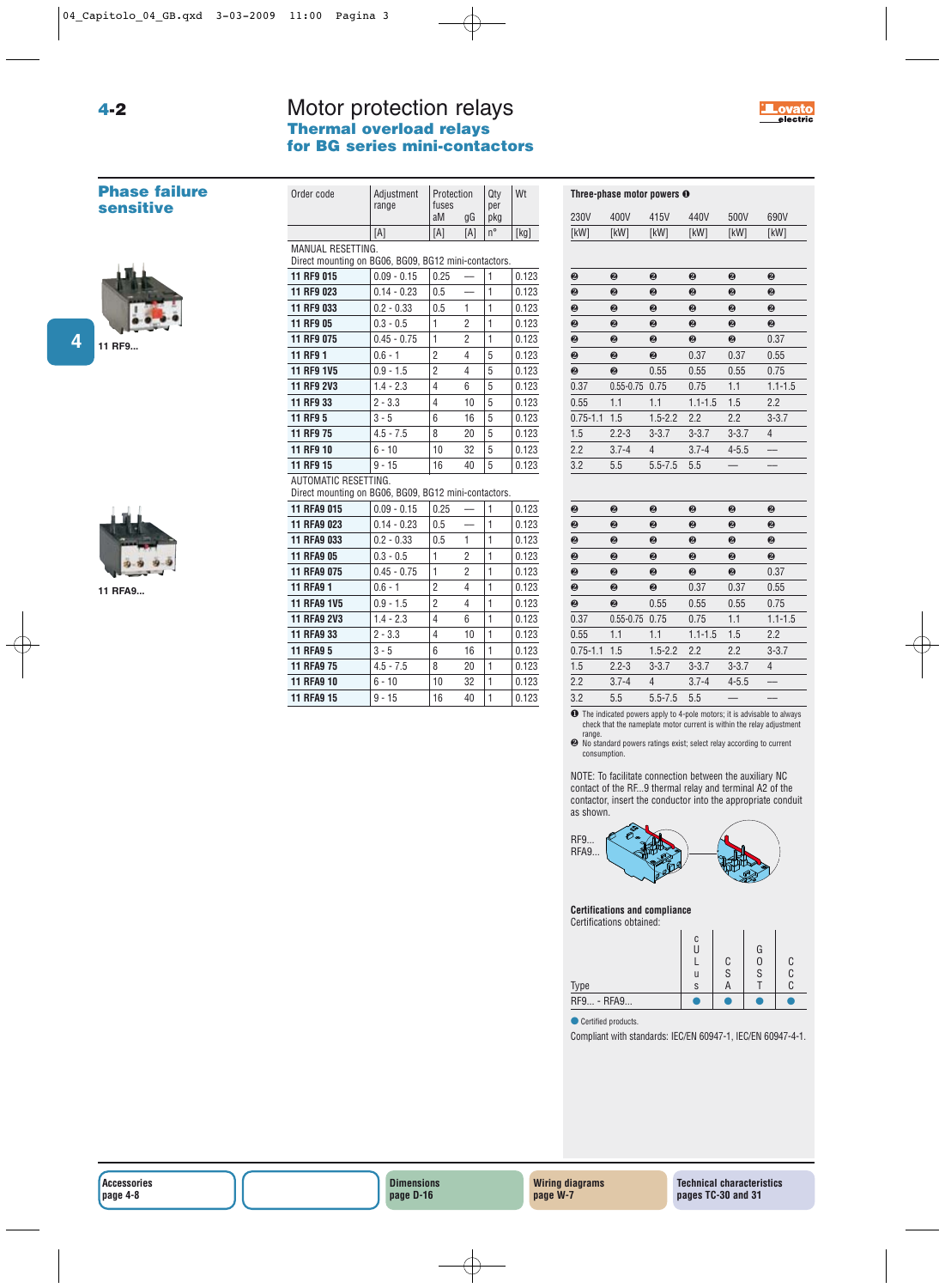

# Motor protection relays **Thermal overload relays for BG series mini-contactors**

| <b>Non phase failure</b><br><b>sensitive</b> | Order code                                                                | Adjustment<br>range                                                          | Protection<br>fuses      |                          | Qty<br>per   | Wt     |                       | Three-phase motor powers O |                |  |
|----------------------------------------------|---------------------------------------------------------------------------|------------------------------------------------------------------------------|--------------------------|--------------------------|--------------|--------|-----------------------|----------------------------|----------------|--|
|                                              |                                                                           |                                                                              | aM                       | gG                       | pkg          |        | 230V                  | 400V                       | 415V           |  |
|                                              |                                                                           | [A]                                                                          | [A]                      | [A]                      | $n^{\circ}$  | $[kg]$ | [kW]                  | [kW]                       | [kW]           |  |
|                                              | MANUAL RESETTING.<br>Direct mounting on BG06, BG09, BG12 mini-contactors. |                                                                              |                          |                          |              |        |                       |                            |                |  |
|                                              | <b>11 RFN9 015</b>                                                        | $0.09 - 0.15$                                                                | 0.25                     |                          | 1            | 0.123  | ❷                     | 0                          | 0              |  |
|                                              | <b>11 RFN9 023</b>                                                        | $0.14 - 0.23$                                                                | 0.5                      | $\overline{\phantom{0}}$ | 1            | 0.123  | ❷                     | ❷                          | ❷              |  |
|                                              | <b>11 RFN9 033</b>                                                        | $0.2 - 0.33$                                                                 | 0.5                      | 1                        | 1            | 0.123  | $\boldsymbol{\Theta}$ | $\boldsymbol{\Theta}$      | ❷              |  |
|                                              | <b>11 RFN9 05</b>                                                         | $0.3 - 0.5$                                                                  | 1                        | $\overline{2}$           | 1            | 0.123  | $\boldsymbol{\Theta}$ | 0                          | 0              |  |
| 11 RFN9                                      | <b>11 RFN9 075</b>                                                        | $0.45 - 0.75$                                                                | $\mathbf{1}$             | $\overline{2}$           | 1            | 0.123  | $\boldsymbol{\Theta}$ | $\boldsymbol{\Theta}$      | ❷              |  |
|                                              | <b>11 RFN9 1</b>                                                          | $0.6 - 1$                                                                    | $\overline{2}$           | 4                        | $\mathbf{1}$ | 0.123  | ❷                     | 0                          | ❷              |  |
|                                              | <b>11 RFN9 1V5</b>                                                        | $0.9 - 1.5$                                                                  | $\overline{2}$           | 4                        | 1            | 0.123  | ❷                     | ❷                          | 0.55           |  |
|                                              | <b>11 RFN9 2V3</b>                                                        | $1.4 - 2.3$                                                                  | 4                        | 6                        | $\mathbf{1}$ | 0.123  | 0.37                  | $0.55 - 0.75$ 0.75         |                |  |
|                                              | <b>11 RFN9 33</b>                                                         | $2 - 3.3$                                                                    | 4                        | 10                       | 1            | 0.123  | 0.55                  | 1.1                        | 1.1            |  |
|                                              | <b>11 RFN9 5</b>                                                          | $3 - 5$                                                                      | 6                        | 16                       | 1            | 0.123  | $0.75 - 1.1$ 1.5      |                            | $1.5 - 2.2$    |  |
|                                              | <b>11 RFN9 75</b>                                                         | $4.5 - 7.5$                                                                  | 8                        | 20                       | 1            | 0.123  | 1.5                   | $2.2 - 3$                  | $3 - 3.7$      |  |
|                                              | <b>11 RFN9 10</b>                                                         | $6 - 10$                                                                     | 10                       | 32                       | 1            | 0.123  | 2.2                   | $3.7 - 4$                  | $\overline{4}$ |  |
|                                              | <b>11 RFN9 15</b>                                                         | $9 - 15$                                                                     | 16                       | 40                       | 1            | 0.123  | 3.2                   | 5.5                        | $5.5 - 7.5$    |  |
|                                              |                                                                           | AUTOMATIC RESETTING.<br>Direct mounting on BG06, BG09, BG12 mini-contactors. |                          |                          |              |        |                       |                            |                |  |
|                                              | <b>11 RFNA9 015</b>                                                       | $0.09 - 0.15$                                                                | 0.25                     |                          | 1            | 0.123  | ❷                     | ❷                          | ❷              |  |
|                                              | <b>11 RFNA9 023</b>                                                       | $0.14 - 0.23$                                                                | 0.5                      | —                        | $\mathbf{1}$ | 0.123  | ❷                     | ❷                          | ❷              |  |
|                                              | <b>11 RFNA9 033</b>                                                       | $0.2 - 0.33$                                                                 | 0.5                      | 1                        | 1            | 0.123  | ❷                     | ❷                          | ❷              |  |
|                                              | <b>11 RFNA9 05</b>                                                        | $0.3 - 0.5$                                                                  | 1                        | $\overline{2}$           | $\mathbf{1}$ | 0.123  | $\boldsymbol{\Theta}$ | ❷                          | ❷              |  |
|                                              | <b>11 RFNA9 075</b>                                                       | $0.45 - 0.75$                                                                | 1                        | $\overline{c}$           | 1            | 0.123  | ❷                     | 0                          | ❷              |  |
| <b>11 RFNA9</b>                              | <b>11 RFNA9 1</b>                                                         | $0.6 - 1$                                                                    | $\overline{2}$           | 4                        | 1            | 0.123  | $\boldsymbol{\Theta}$ | 0                          | 0              |  |
|                                              | <b>11 RFNA9 1V5</b>                                                       | $0.9 - 1.5$                                                                  | $\overline{2}$           | 4                        | $\mathbf{1}$ | 0.123  | $\boldsymbol{\Theta}$ | ❷                          | 0.55           |  |
|                                              | <b>11 RFNA9 2V3</b>                                                       | $1.4 - 2.3$                                                                  | $\overline{\mathcal{L}}$ | 6                        | 1            | 0.123  | 0.37                  | $0.55 - 0.75$ 0.75         |                |  |
|                                              | <b>11 RFNA9 33</b>                                                        | $2 - 3.3$                                                                    | 4                        | 10                       | $\mathbf{1}$ | 0.123  | 0.55                  | 1.1                        | 1.1            |  |
|                                              | <b>11 RFNA9 5</b>                                                         | $3 - 5$                                                                      | 6                        | 16                       | 1            | 0.123  | $0.75 - 1.1$ 1.5      |                            | $1.5 - 2.2$    |  |
|                                              | <b>11 RFNA9 75</b>                                                        | $4.5 - 7.5$                                                                  | 8                        | 20                       | 1            | 0.123  | 1.5                   | $2.2 - 3$                  | $3 - 3.7$      |  |
|                                              | <b>11 RFNA9 10</b>                                                        | $6 - 10$                                                                     | 10                       | 32                       | 1            | 0.123  | 2.2                   | $3.7 - 4$                  | $\overline{4}$ |  |
|                                              | <b>11 RFNA9 15</b>                                                        | $9 - 15$                                                                     | 16                       | 40                       | $\mathbf{1}$ | 0.123  | 3.2                   | 5.5                        | $5.5 - 7.5$    |  |

| ❷            | ❷             | ❷           | ❷           | ❷         | ❷           |
|--------------|---------------|-------------|-------------|-----------|-------------|
|              |               |             |             |           |             |
| 3.2          | 5.5           | $5.5 - 7.5$ | 5.5         |           |             |
| 2.2          | $3.7 - 4$     | 4           | $3.7 - 4$   | $4 - 5.5$ |             |
| 1.5          | $2.2 - 3$     | $3 - 3.7$   | $3 - 3.7$   | $3 - 3.7$ | 4           |
| $0.75 - 1.1$ | 1.5           | $1.5 - 2.2$ | 2.2         | 2.2       | $3 - 3.7$   |
| 0.55         | 1.1           | 1.1         | $1.1 - 1.5$ | 1.5       | 2.2         |
| 0.37         | $0.55 - 0.75$ | 0.75        | 0.75        | 1.1       | $1.1 - 1.5$ |
| ❷            | ❷             | 0.55        | 0.55        | 0.55      | 0.75        |
| ❷            | ❷             | ❷           | 0.37        | 0.37      | 0.55        |
| ❷            | ❷             | ❷           | ❷           | ❷         | 0.37        |
| ❷            | ❷             | ❷           | ❷           | ❷         | ❷           |
| ❷            | ❷             | ❷           | ❷           | ❷         | ❷           |
| ❷            | ❷             | ❷           | ❷           | ❷         | ❷           |
| ❷            | ❷             | ❷           | ❷           | ❷         | ❷           |
|              |               |             |             |           |             |
| [kW]         | [kW]          | [kW]        | [kW]        | [kW]      | [kW]        |
| 230V         | 400V          | 415V        | 440V        | 500V      | 690V        |

| ❷         | ❷           | ❷             | ❷         | ❷           |
|-----------|-------------|---------------|-----------|-------------|
| ❷         | ❷           | ❷             | ❷         | ❷           |
| ❷         | ❷           | ❷             | ❷         | ❷           |
| ❷         | ❷           | ❷             | ❷         | ❷           |
| ❷         | ❷           | ❷             | ❷         | 0.37        |
| ❷         | 0           | 0.37          | 0.37      | 0.55        |
| ❷         | 0.55        | 0.55          | 0.55      | 0.75        |
|           | 0.75        | 0.75          | 1.1       | $1.1 - 1.5$ |
| 1.1       | 1.1         | $1.1 - 1.5$   | 1.5       | 2.2         |
| 1.5       | $1.5 - 2.2$ | 2.2           | 2.2       | $3 - 3.7$   |
| $2.2 - 3$ | $3 - 3.7$   | $3 - 3.7$     | $3 - 3.7$ | 4           |
| $3.7 - 4$ | 4           | $3.7 - 4$     | $4 - 5.5$ |             |
| 5.5       | $5.5 - 7.5$ | 5.5           |           |             |
|           |             | $0.55 - 0.75$ |           |             |

❶ The indicated powers apply to 4-pole motors; it is advisable to always check that the nameplate motor current is within the relay adjustment

range. ❷ No standard powers ratings exist; select relay according to current consumption.

NOTE: To facilitate connection between the auxiliary NC contact of the RFN...9 thermal relay and terminal A2 of the contactor, insert the conductor into the appropriate conduit as shown.



**Certifications and compliance** Certifications obtained:



● Certified products.

Compliant with standards: IEC/EN 60947-1, IEC/EN 60947-4-1.

**Accessories page 4-8**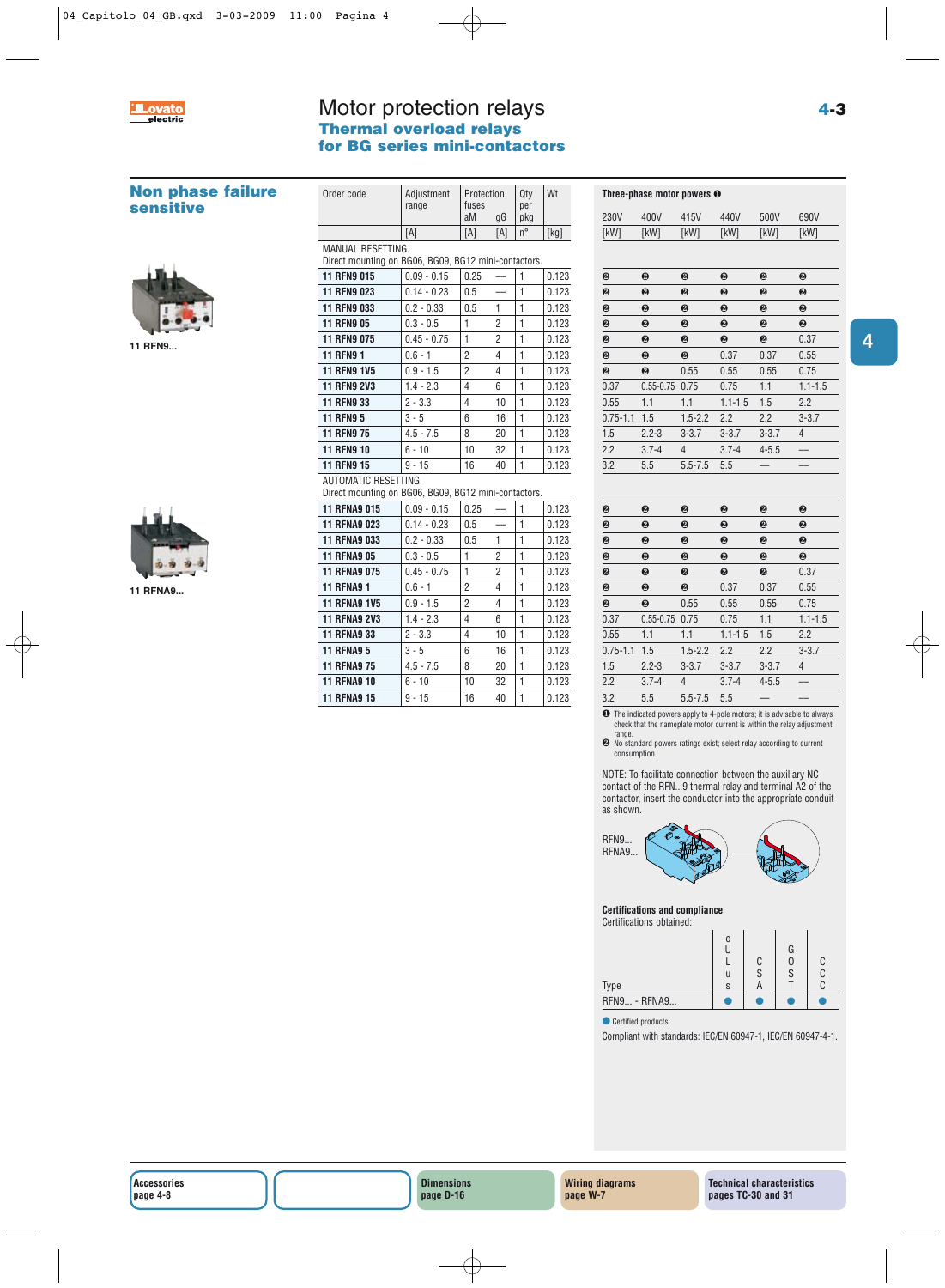## Motor protection relays<br>Thermal overload relays **Thermal overload relays for BF series contactors**



#### **Phase failure sensitive**

**RF38...**



**11 RF95 3...**



**11 RFA95 3...**

| i nermai overioad relays<br>for BF series contactors                                                                     |                     |                           |     |                   |       |  |  |  |  |
|--------------------------------------------------------------------------------------------------------------------------|---------------------|---------------------------|-----|-------------------|-------|--|--|--|--|
| Order code                                                                                                               | Adjustment<br>range | Protection<br>fuses<br>aM | gG  | Qty<br>per<br>pkg | Wt    |  |  |  |  |
|                                                                                                                          | [A]                 | [A]                       | [A] | $n^{\circ}$       | [kg]  |  |  |  |  |
| MANUAL OR AUTOMATIC RESETTING.<br>Direct mounting on BF09 - BF38 contactors.<br>Independent mounting with RFX38 04 base. |                     |                           |     |                   |       |  |  |  |  |
| RF38 0016                                                                                                                | $0.1 - 0.16$        | 0.25                      |     |                   | 0.140 |  |  |  |  |
| BEAR ARAE                                                                                                                | 0.4000              | $\sim$ $\sim$             |     |                   | 0.410 |  |  |  |  |

| <b>RF38 0025</b> | $0.16 - 0.25$ | 0.5 |    | 1 | 0.140 |
|------------------|---------------|-----|----|---|-------|
| RF38 0040        | $0.25 - 0.4$  | 0.5 | 1  | 1 | 0.140 |
| <b>RF38 0063</b> | $0.4 - 0.63$  | 1   | 2  | 1 | 0.140 |
| <b>RF38 0100</b> | $0.63 - 1$    | 2   | 4  | 5 | 0.140 |
| <b>RF38 0160</b> | $1 - 1.6$     | 2   | 4  | 5 | 0.140 |
| <b>RF38 0250</b> | $1.6 - 2.5$   | 4   | 6  | 5 | 0.140 |
| <b>RF38 0400</b> | $2.5 - 4$     | 4   | 6  | 5 | 0.140 |
| <b>RF38 0650</b> | $4 - 6.5$     | 8   | 16 | 5 | 0.140 |
| <b>RF38 1000</b> | $6.3 - 10$    | 10  | 20 | 5 | 0.140 |
| RF38 1400        | $9 - 14$      | 16  | 32 | 5 | 0.140 |
| <b>RF38 1800</b> | $13 - 18$     | 25  | 40 | 5 | 0.140 |
| <b>RF38 2300</b> | 17-23         | 25  | 50 | 5 | 0.140 |
| <b>RF38 2500</b> | $20 - 25$     | 32  | 50 | 5 | 0.140 |
| <b>RF38 3200</b> | 24-32         | 40  | 63 | 1 | 0.140 |
| <b>RF38 3800</b> | 32-38         | 45  | 63 | 1 | 0.140 |

#### MANUAL RESETTING.

Direct mounting on BF50-BF110 contactors. Complete with G261 links. Independent mounting with G270 base.

| 11 RF95 3 33  | $20 - 33$  | 40  | 63  | 0.348 |
|---------------|------------|-----|-----|-------|
| 11 RF95 3 42  | $28 - 42$  | 45  | 80  | 0.348 |
| 11 RF95 3 50  | $35 - 50$  | 50  | 100 | 0.348 |
| 11 RF95 3 65  | $46 - 65$  | 80  | 125 | 0.348 |
| 11 RF95 3 82  | $60 - 82$  | 100 | 200 | 0.348 |
| 11 RF95 3 95  | $70 - 95$  | 100 | 200 | 0.348 |
| 11 RF95 3 110 | $90 - 110$ | 125 | 200 | 0.348 |
|               |            |     |     |       |

AUTOMATIC RESETTING. Direct mounting on BF50-BF110 contactors.

Complete with G261 links. Independent mounting with G270 base.

| 11 RFA95 3 33  | $20 - 33$  | 40  | 63  | $\mathbf{1}$ | 0.348 |
|----------------|------------|-----|-----|--------------|-------|
| 11 RFA95 3 42  | $28 - 42$  | 45  | 80  | $\mathbf{1}$ | 0.348 |
| 11 RFA95 3 50  | $35 - 50$  | 50  | 100 | $\mathbf{1}$ | 0.348 |
| 11 RFA95 3 65  | $46 - 65$  | 80  | 125 | $\mathbf{1}$ | 0.348 |
| 11 RFA95 3 82  | $60 - 82$  | 100 | 200 | 1            | 0.348 |
| 11 RFA95 3 95  | $70 - 95$  | 100 | 200 | $\mathbf{1}$ | 0.348 |
| 11 RFA95 3 110 | $90 - 110$ | 125 | 200 |              | 0.348 |
|                |            |     |     |              |       |

| 400V          | 415V           | 440V           | 500V          | 690V          |
|---------------|----------------|----------------|---------------|---------------|
| [kW]          | [kW]           | [kW]           | [kW]          | [kW]          |
|               |                |                |               |               |
| ❷             | ❷              | ❷              | ❷             | 0.06          |
| 0.06          | 0.06           | $0.06 - 0.09$  | $0.06 - 0.09$ | $0.09 - 0.12$ |
| 0.09          | 0.09           | 0.12           | 0.12          | 0.18          |
| $0.12 - 0.18$ | $0.12 - 0.18$  | 0.18           | 0.18          | 0.25          |
| 0.25          | 0.25           | 0.37           | $0.25 - 0.37$ | $0.37 - 0.55$ |
| $0.37 - 0.55$ | $0.37 - 0.55$  | 0.55           | $0.55 - 0.75$ | 0.75          |
| 0.75          | 0.75           | $0.75 - 1.1$   | 1.1           | $1.1 - 1.5$   |
| $1.1 - 1.5$   | $1.1 - 1.5$    | 1.1            | $1.5 - 2.2$   | $2.2 - 3$     |
| 2.2           | 2.2            | $2.2 - 3$      | 3             | 4             |
| $3 - 4$       | $\overline{4}$ | $\overline{4}$ | $4 - 5.5$     | $5.5 - 7.5$   |
| 5.5           | 5.5            | $5.5 - 7.5$    | $5.5 - 7.5$   | 11            |
| 7.5           | $7.5 - 9$      | 9              | 11            | 15            |
| 11            | $9 - 11$       | 11             | 11            | 18.5          |
| 11            | 11             | 11             | 15            | 22            |
| 15            | 15             | 15             | 18.5          | 30            |
| 18.5          | 18.5           | 18.5           | 22            | 30            |
|               |                |                |               |               |

**Three-phase motor powers** ❶

| 7.5       | $11 - 15$ | $11 - 15$ | $15 - 18.5$ | 15-18.5   | $22 - 25$ |
|-----------|-----------|-----------|-------------|-----------|-----------|
| $9 - 10$  | 15-18.5   | 18.5-22   | 18.5-22     | $22 - 25$ | $30 - 33$ |
| $10 - 11$ | 22        | 25        | 25          | 30        | $37 - 40$ |
| 15-18.5   | $25 - 30$ | $30 - 33$ | $30 - 33$   | $33 - 40$ | $45 - 55$ |
| 22        | $33 - 40$ | $37 - 45$ | $37 - 45$   | $45 - 55$ | 59-75     |
| $22 - 25$ | $40 - 45$ | $45 - 51$ | $45 - 55$   | $55 - 63$ | 75-80     |
| 30        | 55        | 55        | 55          | 75        | 90        |

| 7.5       | $11 - 15$ | $11 - 15$ | $15 - 18.5$ | $15 - 18.5$ | $22 - 25$ |
|-----------|-----------|-----------|-------------|-------------|-----------|
| $9 - 10$  | 15-18.5   | 18.5-22   | 18.5-22     | $22 - 25$   | $30 - 33$ |
| $10 - 11$ | 22        | 25        | 25          | 30          | $37 - 40$ |
| 15-18.5   | $25 - 30$ | $30 - 33$ | $30 - 33$   | $33 - 40$   | $45 - 55$ |
| 22        | $33 - 40$ | $37 - 45$ | $37 - 45$   | $45 - 55$   | 59-75     |
| $22 - 25$ | $40 - 45$ | $45 - 51$ | $45 - 55$   | $55 - 63$   | 75-80     |
| 30        | 55        | 55        | 55          | 75          | 90        |

❶ The indicated powers apply to 4-pole motors; it is advisable to always check that the nameplate motor current is within the relay adjustment

range. ❷ No standard powers ratings exist; select relay according to current consumption.

#### **Certifications and compliance**

Certifications obtained:

| <u>ou modhono obtaniva.</u> | C           |             |             |             | shipping    | Registers of           |
|-----------------------------|-------------|-------------|-------------|-------------|-------------|------------------------|
| Type                        | U<br>u<br>S | C<br>S<br>Α | G<br>0<br>S | C<br>C<br>C | R<br>N<br>А | R<br>$\mathbf{0}$<br>S |
| <b>RF38</b>                 |             |             |             |             |             |                        |
| <b>RF95</b>                 |             |             |             |             |             |                        |
| RFA95                       |             |             |             |             |             |                        |
|                             |             |             |             |             |             |                        |

● Certified products. ▲ Pending completion.

Compliant with standards: IEC/EN 60947-1, IEC/EN 60947-4-1.

**4-4**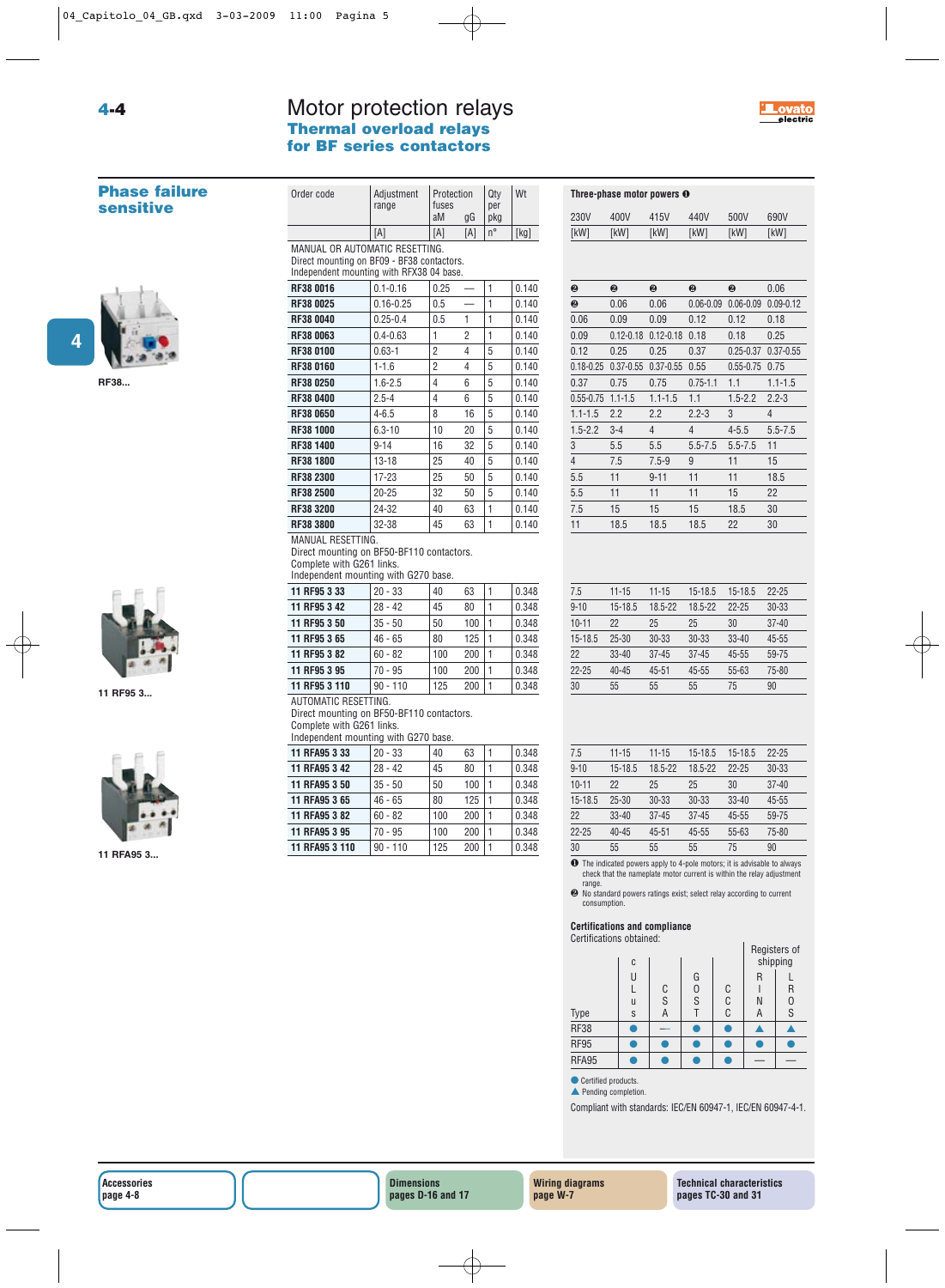

## Motor protection relays **Thermal overload relays for BF series contactors**

| <b>Non phase failure</b><br><b>sensitive</b> | Order code                                                                                                                          | Adjustment<br>range    | Protection<br>fuses |                          | Qty<br>per   | Wt             |                        |                          | Three-phase motor powers $\boldsymbol{\Theta}$                                                                                                                                                    |                        |                                 |                |  |
|----------------------------------------------|-------------------------------------------------------------------------------------------------------------------------------------|------------------------|---------------------|--------------------------|--------------|----------------|------------------------|--------------------------|---------------------------------------------------------------------------------------------------------------------------------------------------------------------------------------------------|------------------------|---------------------------------|----------------|--|
|                                              |                                                                                                                                     |                        | aM                  | gG                       | pkg          |                | 230V                   | 400V                     | 415V                                                                                                                                                                                              | 440V                   | 550V                            | 690V           |  |
|                                              |                                                                                                                                     | [A]                    | [A]                 | $[{\sf A}]$              | $n^{\circ}$  | $[kg]$         | [kW]                   | [kW]                     | [kW]                                                                                                                                                                                              | [kW]                   | [kW]                            | [kW]           |  |
|                                              | MANUAL OR AUTOMATIC RESETTING.                                                                                                      |                        |                     |                          |              |                |                        |                          |                                                                                                                                                                                                   |                        |                                 |                |  |
|                                              | Direct mounting on BF09 - BF38 contactors.<br>Independent mounting with RFX38 04 base.                                              |                        |                     |                          |              |                |                        |                          |                                                                                                                                                                                                   |                        |                                 |                |  |
|                                              | <b>RFN38 0016</b>                                                                                                                   | $0.1 - 0.16$           | 0.25                | $\qquad \qquad -$        | 1            | 0.140          | ❷                      | ❷                        | ❷                                                                                                                                                                                                 | ❷                      | ❷                               | 0.06           |  |
|                                              | <b>RFN38 0025</b>                                                                                                                   | $0.16 - 0.25$          | 0.5                 | $\overline{\phantom{m}}$ | 1            | 0.140          | ❷                      | 0.06                     | 0.06                                                                                                                                                                                              |                        | 0.06-0.09  0.06-0.09  0.09-0.12 |                |  |
|                                              | <b>RFN38 0040</b>                                                                                                                   | $0.25 - 0.4$           | 0.5                 | 1                        | 1            | 0.140          | 0.06                   | 0.09                     | 0.09                                                                                                                                                                                              | 0.12                   | 0.12                            | 0.18           |  |
|                                              | <b>RFN38 0063</b>                                                                                                                   | $0.4 - 0.63$           | $\mathbf{1}$        | 2                        | 1            | 0.140          | 0.09                   |                          | 0.12-0.18 0.12-0.18 0.18                                                                                                                                                                          |                        | 0.18                            | 0.25           |  |
|                                              | <b>RFN38 0100</b>                                                                                                                   | $0.63 - 1$             | $\overline{2}$      | $\overline{4}$           | 1            | 0.140          | 0.12                   | 0.25                     | 0.25                                                                                                                                                                                              | 0.37                   | 0.25-0.37 0.37-0.55             |                |  |
|                                              | <b>RFN38 0160</b>                                                                                                                   | $1 - 1.6$              | $\overline{2}$      | $\overline{4}$           | 1            | 0.140          |                        |                          | 0.18-0.25 0.37-0.55 0.37-0.55 0.55                                                                                                                                                                |                        | $0.55 - 0.75$ 0.75              |                |  |
| <b>RFN38</b>                                 | <b>RFN38 0250</b>                                                                                                                   | $1.6 - 2.5$            | $\overline{4}$      | 6                        | 1            | 0.140          | 0.37                   | 0.75                     | 0.75                                                                                                                                                                                              | $0.75 - 1.1$           | 1.1                             | $1.1 - 1.5$    |  |
|                                              | <b>RFN38 0400</b>                                                                                                                   | $2.5 - 4$              | $\overline{4}$      | 6                        | 1            | 0.140          | $0.55 - 0.75$ 1.1-1.5  |                          | $1.1 - 1.5$                                                                                                                                                                                       | 1.1                    | $1.5 - 2.2$                     | $2.2 - 3$      |  |
|                                              | <b>RFN38 0650</b>                                                                                                                   | $4 - 6.5$              | 8                   | 16                       | 1            | 0.140          | $1.1 - 1.5$            | 2.2                      | 2.2                                                                                                                                                                                               | $2.2 - 3$              | 3                               | $\overline{4}$ |  |
|                                              | <b>RFN38 1000</b>                                                                                                                   | $6.3 - 10$             | 10                  | 20                       | 1            | 0.140          | $1.5 - 2.2$            | $3-4$                    | $\overline{4}$                                                                                                                                                                                    | $\overline{4}$         | $4 - 5.5$                       | $5.5 - 7.5$    |  |
|                                              | <b>RFN38 1400</b>                                                                                                                   | $9 - 14$               | 16                  | 32                       | 1            | 0.140          | 3                      | 5.5                      | 5.5                                                                                                                                                                                               | $5.5 - 7.5$            | $5.5 - 7.5$                     | 11             |  |
|                                              | <b>RFN38 1800</b>                                                                                                                   | $13 - 18$              | 25                  | 40                       | 1            | 0.140          | $\overline{4}$         | 7.5                      | $7.5 - 9$                                                                                                                                                                                         | 9                      | 11                              | 15             |  |
|                                              | <b>RFN38 2300</b>                                                                                                                   | $17 - 23$              | 25                  | 50                       | 1            | 0.140          | 5.5                    | 11                       | $9 - 11$                                                                                                                                                                                          | 11                     | 11                              | 18.5           |  |
|                                              | <b>RFN38 2500</b>                                                                                                                   | $20 - 25$              | 32                  | 50                       | 1            | 0.140          | 5.5                    | 11                       | 11                                                                                                                                                                                                | 11                     | 15                              | 22             |  |
|                                              | <b>RFN38 3200</b>                                                                                                                   | 24-32                  | 40                  | 63                       | 1            | 0.140          | 7.5                    | 15                       | 15                                                                                                                                                                                                | 15                     | 18.5                            | 30             |  |
|                                              | <b>RFN38 3800</b>                                                                                                                   | 32-38                  | 45                  | 63                       | 1            | 0.140          | 11                     | 18.5                     | 18.5                                                                                                                                                                                              | 18.5                   | 22                              | 30             |  |
|                                              | MANUAL RESETTING.<br>Direct mounting on BF50-BF110 contactors.<br>Complete with G261 links.<br>Independent mounting with G270 base. |                        |                     |                          |              |                |                        |                          |                                                                                                                                                                                                   |                        |                                 |                |  |
|                                              | 11 RFN95 3 42                                                                                                                       | $28 - 42$              | 45                  | 80                       | 1            | 0.343          | $9 - 10$               | $15 - 18.5$              | 18.5-22                                                                                                                                                                                           | 18.5-22                | $22 - 25$                       | $30 - 33$      |  |
|                                              | 11 RFN95 3 50                                                                                                                       | $35 - 50$              | 50                  | 100                      | $\mathbf{1}$ | 0.343          | $10 - 11$              | 22                       | 25                                                                                                                                                                                                | 25                     | 30                              | $37 - 40$      |  |
|                                              | 11 RFN95 3 65                                                                                                                       | $46 - 65$              | 80                  | 125                      | 1            | 0.343          | 15-18.5                | $25 - 30$                | $30 - 33$                                                                                                                                                                                         | 30-33                  | $33 - 40$                       | $45 - 55$      |  |
|                                              | 11 RFN95 3 82                                                                                                                       | $60 - 82$              | 100                 | 200                      | 1            | 0.343          | 22                     | $33 - 40$                | $37 - 45$                                                                                                                                                                                         | $37 - 45$              | $45 - 55$                       | 59-75          |  |
|                                              | 11 RFN95 3 95                                                                                                                       | $70 - 95$              | 100                 | 200                      | 1            | 0.343          | $22 - 25$              | $40 - 45$                | $45 - 51$                                                                                                                                                                                         | 45-55                  | $55 - 63$                       | 75-80          |  |
|                                              | 11 RFN95 3 110<br>AUTOMATIC RESETTING.                                                                                              | $90 - 110$             | 125                 | 200                      | 1            | 0.343          | 30                     | 55                       | 55                                                                                                                                                                                                | 55                     | 75                              | 90             |  |
| 11 RFN95 3                                   | Direct mounting on BF50-BF110 contactors.<br>Complete with G261 links.<br>Independent mounting with G270 base.                      |                        |                     |                          |              |                |                        |                          |                                                                                                                                                                                                   |                        |                                 |                |  |
|                                              | 11 RFNA95 3 42                                                                                                                      | $28 - 42$              | 45                  | 80                       | 1            | 0.343          | $9 - 10$               | 15-18.5                  | 18.5-22                                                                                                                                                                                           | 18.5-22                | $22 - 25$                       | $30 - 33$      |  |
|                                              | 11 RFNA95 3 50                                                                                                                      | $35 - 50$              | 50                  | 100                      | $\mathbf{1}$ | 0.343          | $10 - 11$              | 22                       | 25                                                                                                                                                                                                | 25                     | 30                              | $37 - 40$      |  |
|                                              | 11 RFNA95 3 65                                                                                                                      | $46 - 65$              | 80                  | 125                      | 1<br>1       | 0.343          | $15 - 18.5$            | $25 - 30$                | $30 - 33$                                                                                                                                                                                         | 30-33                  | $33 - 40$                       | $45 - 55$      |  |
|                                              | 11 RFNA95 3 82<br>11 RFNA95 3 95                                                                                                    | $60 - 82$<br>$70 - 95$ | 100<br>100          | 200<br>200               | $\mathbf{1}$ | 0.343<br>0.343 | 22<br>$22 - 25$        | $33 - 40$<br>$40 - 45$   | $37 - 45$<br>$45 - 51$                                                                                                                                                                            | $37 - 45$<br>$45 - 55$ | $45 - 55$<br>55-63              | 59-75<br>75-80 |  |
|                                              | <b>11 RFNA95 3 110</b>                                                                                                              | $90 - 110$             | 125                 | 200                      | 1            | 0.343          | 30                     | 55                       | 55                                                                                                                                                                                                | 55                     | 75                              | 90             |  |
|                                              |                                                                                                                                     |                        |                     |                          |              |                |                        |                          | <b>O</b> The indicated powers apply to 4-pole motors; it is advisable to always                                                                                                                   |                        |                                 |                |  |
| 11 RFNA95 3                                  |                                                                                                                                     |                        |                     |                          |              |                | range.<br>consumption. | Certifications obtained: | check that the nameplate motor current is within the relay adjustment<br><sup>●</sup> No standard powers ratings exist; select relay according to current<br><b>Certifications and compliance</b> |                        |                                 |                |  |
|                                              |                                                                                                                                     |                        |                     |                          |              |                |                        |                          |                                                                                                                                                                                                   | C<br>U                 | G                               |                |  |
|                                              |                                                                                                                                     |                        |                     |                          |              |                |                        |                          |                                                                                                                                                                                                   | L<br>u                 | 0<br>C<br>S<br>S                | C<br>C         |  |
|                                              |                                                                                                                                     |                        |                     |                          |              |                | Type                   |                          |                                                                                                                                                                                                   | S                      | Τ<br>A                          | C              |  |
|                                              |                                                                                                                                     |                        |                     |                          |              |                | RFN38                  |                          |                                                                                                                                                                                                   | $\bullet$              | $\bullet$                       |                |  |
|                                              |                                                                                                                                     |                        |                     |                          |              |                | RFN95                  |                          |                                                                                                                                                                                                   | $\bullet$              | $\bullet$<br>$\bullet$          |                |  |
|                                              |                                                                                                                                     |                        |                     |                          |              |                | RFNA95                 |                          |                                                                                                                                                                                                   | ∩                      | ●                               |                |  |
|                                              |                                                                                                                                     |                        |                     |                          |              |                | Certified products.    |                          |                                                                                                                                                                                                   |                        |                                 |                |  |
|                                              |                                                                                                                                     |                        |                     |                          |              |                |                        |                          | Compliant with standards: IEC/EN 60947-1, IEC/EN 60947-4-1.                                                                                                                                       |                        |                                 |                |  |

**4**



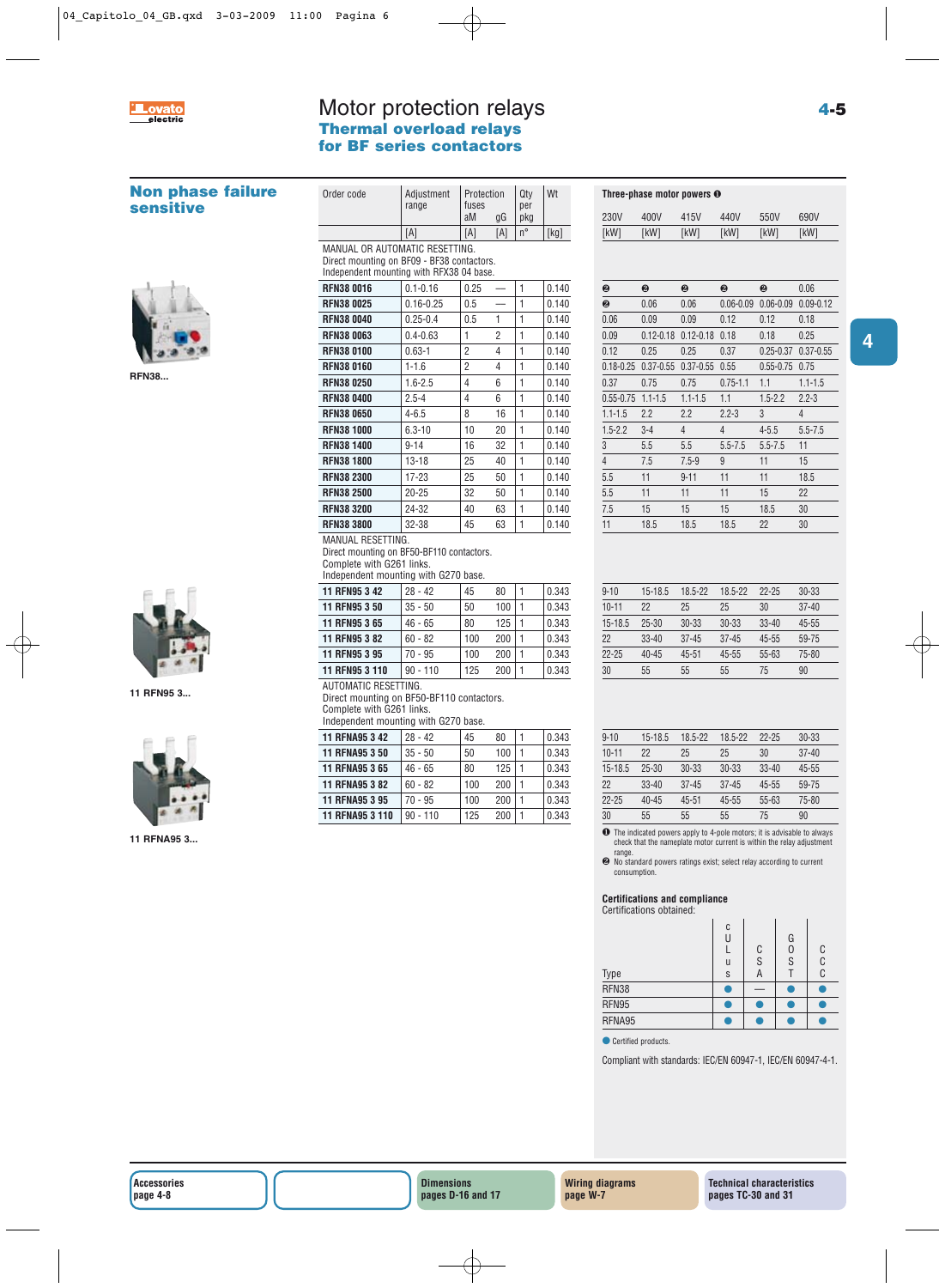### Motor protection relays **Thermal overload relays for B series contactors**



#### **Phase failure sensitive**

**4-6**



**RF200... - RF420...**



| Order code                                                                                                                                                         | Adjustment<br>range | Protection<br>fuses<br>aM | qG  | Qty<br>per<br>pkg | Wt   |
|--------------------------------------------------------------------------------------------------------------------------------------------------------------------|---------------------|---------------------------|-----|-------------------|------|
|                                                                                                                                                                    | [A]                 | [A]                       | [A] | $n^{\circ}$       | [kg] |
| MANUAL OR AUTOMATIC RESETTING.<br>Independent screw fixing or direct mounting on contactors:<br>B115-B145-B180 using G372 links<br>B250-B310-B400 using G373 links |                     |                           |     |                   |      |

| <b>RF200 100</b>                                           | 60-100  | 100 | 160 |  | 1.980 |  |
|------------------------------------------------------------|---------|-----|-----|--|-------|--|
| <b>RF200 125</b>                                           | 75-125  | 125 | 200 |  | 1.980 |  |
| RF200 150                                                  | 90-150  | 160 | 250 |  | 1.980 |  |
| <b>RF200 200</b>                                           | 120-200 | 200 | 315 |  | 1.980 |  |
| Independent screw fixing or direct mounting on contactors: |         |     |     |  |       |  |

B145-B180 using G375 links

RELAYS FOR B500 AND B630 CONTACTORS MANUAL OR AUTOMATIC RESETTING.

and detailed information.

Contact our Customer Service (Tel. +39 035 4282422; email: service@LovatoElectric.com) for the relative order codes

| B250-B310-B400 using G376 links |         |     |     |  |       |  |  |
|---------------------------------|---------|-----|-----|--|-------|--|--|
| <b>RF420 250</b>                | 150-250 | 250 | 400 |  | 2.470 |  |  |
| <b>RF420 300</b>                | 180-300 | 315 | 500 |  | 2.470 |  |  |
| <b>RF420 420</b>                | 250-420 | 400 | 630 |  | 2.470 |  |  |
|                                 |         |     |     |  |       |  |  |

**Three-phase motor powers**❶

| 230V      | 400V      | 415V   | 440V      | 550V       | 690V    |
|-----------|-----------|--------|-----------|------------|---------|
| [kW]      | [kW]      | [kW]   | [kW]      | [kW]       | [kW]    |
|           |           |        |           |            |         |
|           |           |        |           |            |         |
|           |           |        |           |            |         |
| 18.5-25   | $33 - 51$ | 37-55  | $37 - 59$ | 45-63      | 59-92   |
| $22 - 37$ | $40 - 63$ | 45-63  | $51 - 75$ | $55 - 80$  | 75-110  |
| $25 - 45$ | $51 - 80$ | 55-80  | 55-92     | 63-100     | 92-140  |
| 37-59     | 75-100    | 75-100 | 75-110    | $92 - 140$ | 129-184 |
|           |           |        |           |            |         |

| 45-75  |                                                      | 92-132 92-147 100-150 110-162 140-220   |  |
|--------|------------------------------------------------------|-----------------------------------------|--|
| 55-92  |                                                      | 100-162 110-162 129-184 129-198 180-280 |  |
| 75-110 |                                                      | 129-198 147-220 150-220 180-280 250-368 |  |
|        | NOTE: For 1000V powers, contact our Customer Service |                                         |  |

NOTE: For 1000V powers, contact our Customer Service (Tel. +39 035 4282422; email: service@LovatoElectric.com).

❶ The indicated powers apply to 4-pole motors; it is advisable to always check that the nameplate motor current is within the relay adjustment range.

**Certifications and compliance**

Certifications obtained:

| <b>Type</b>  | C<br>U<br>S | G<br>S |
|--------------|-------------|--------|
| <b>RF200</b> |             |        |
| <b>RF420</b> |             |        |

● Certified products.

Compliant with standards: IEC/EN 60947-1, IEC/EN 60947-4-1.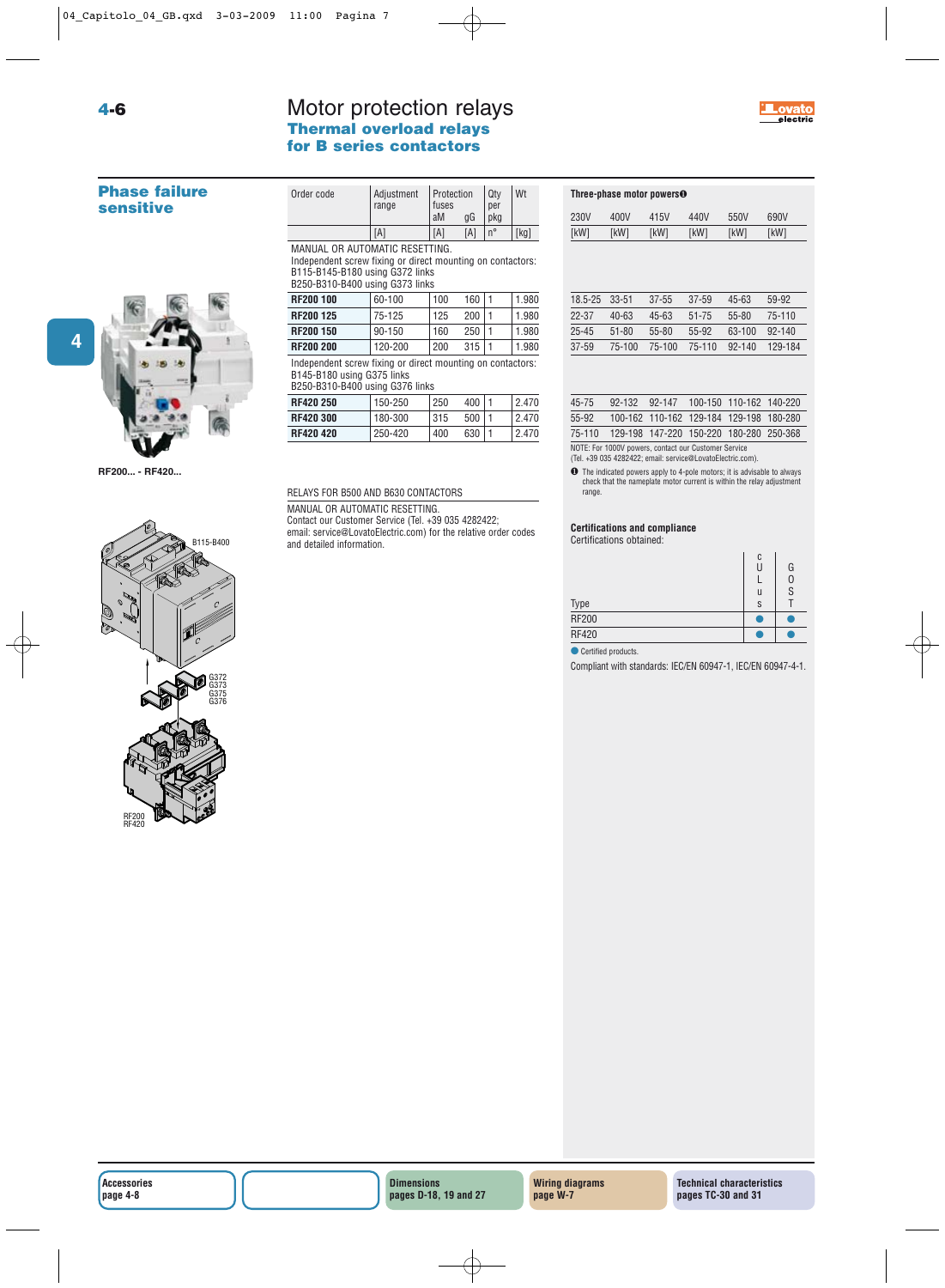

**sensitive**

## Motor protection relays **Thermal overload relays for B series contactors**

**Non phase failure**

**RFN200... - RFN420...**

|                                                                                                                                                                    | range   | fuses<br>aM | gG  | per<br>pkg  |       |
|--------------------------------------------------------------------------------------------------------------------------------------------------------------------|---------|-------------|-----|-------------|-------|
|                                                                                                                                                                    | [A]     | [A]         | [A] | $n^{\circ}$ | [kg]  |
|                                                                                                                                                                    |         |             |     |             |       |
| MANUAL OR AUTOMATIC RESETTING.<br>Independent screw fixing or direct mounting on contactors:<br>B115-B145-B180 using G372 links<br>B250-B310-B400 using G373 links |         |             |     |             |       |
| <b>RFN200 100</b>                                                                                                                                                  | 60-100  | 100         | 160 | 1           | 1.980 |
| <b>RFN200 125</b>                                                                                                                                                  | 75-125  | 125         | 200 | 1           | 1.980 |
| <b>RFN200 150</b>                                                                                                                                                  | 90-150  | 160         | 250 | 1           | 1.980 |
| <b>RFN200 200</b>                                                                                                                                                  | 120-200 | 200         | 315 | 1           | 1.980 |

Order code | Adjustment | Protection | Qty | Wt

Independent screw fixing or direct mounting on contactors: B145-B180 using G375 links

| B250-B310-B400 using G376 links |         |     |     |  |       |  |  |
|---------------------------------|---------|-----|-----|--|-------|--|--|
| <b>RFN420 250</b>               | 150-250 | 250 | 400 |  | 2.470 |  |  |
| <b>RFN420 300</b>               | 180-300 | 315 | 500 |  | 2470  |  |  |
| <b>RFN420420</b>                | 250-420 | 400 | 630 |  | 2.470 |  |  |

RELAYS FOR B500 AND B630 CONTACTORS. MANUAL OR AUTOMATIC RESETTING.

and detailed information.

Contact our Customer Service (Tel. +39 035 4282422; email: service@LovatoElectric.com) for the relative order codes

| 1.980  | 18.5-25   | -33-51    | $37 - 55$ | $37 - 59$ |
|--------|-----------|-----------|-----------|-----------|
| 1.980  | $22 - 37$ | $40 - 63$ | $45 - 63$ | $51 - 75$ |
| 1.980  | $25 - 45$ | $51 - 80$ | $55 - 80$ | 55-92     |
| 1.980  | $37 - 59$ | 75-100    | 75-100    | $75 - 11$ |
| :tors: |           |           |           |           |

**Three-phase motor powers**❶

| 45-75                                                                                                                                                   |                                                |  |  | 92-132 92-147 100-150 110-162 140-220   |  |
|---------------------------------------------------------------------------------------------------------------------------------------------------------|------------------------------------------------|--|--|-----------------------------------------|--|
| 55-92                                                                                                                                                   |                                                |  |  | 100-162 110-162 129-184 129-198 180-280 |  |
|                                                                                                                                                         | 75-110 129-198 147-220 150-220 180-280 250-368 |  |  |                                         |  |
| NOTE: For 1000V powers, contact our Customer Service<br>$(T-1)$ 00.005 4000400 $\cdots$ $T$ $\cdots$ $\odot$ $\odot$ $1$ $\cdots$ $T$ $\cdots$ $\cdots$ |                                                |  |  |                                         |  |

230V 400V 415V 440V 550V 690V [kW] [kW] [kW] [kW] [kW] [kW]

(Tel. +39 035 4282422; email: service@LovatoElectric.com).

❶ The indicated powers apply to 4-pole motors; it is advisable to always check that the nameplate motor current is within the relay adjustment range.

**Certifications and compliance**

Certifications obtained:

| Type          | C<br>u<br>S                                                                                                           | G<br>S |
|---------------|-----------------------------------------------------------------------------------------------------------------------|--------|
| <b>RFN200</b> | <b>Contract Contract Contract Contract Contract Contract Contract Contract Contract Contract Contract Contract Co</b> |        |
| <b>RFN420</b> |                                                                                                                       |        |

● Certified products.

Compliant with standards: IEC/EN 60947-1, IEC/EN 60947-4-1.



18.5-25 33-51 37-55 37-59 45-63 59-92 55-80 75-110 63-100 92-140 92-140 129-184

**4**

**Wiring diagrams page W-7**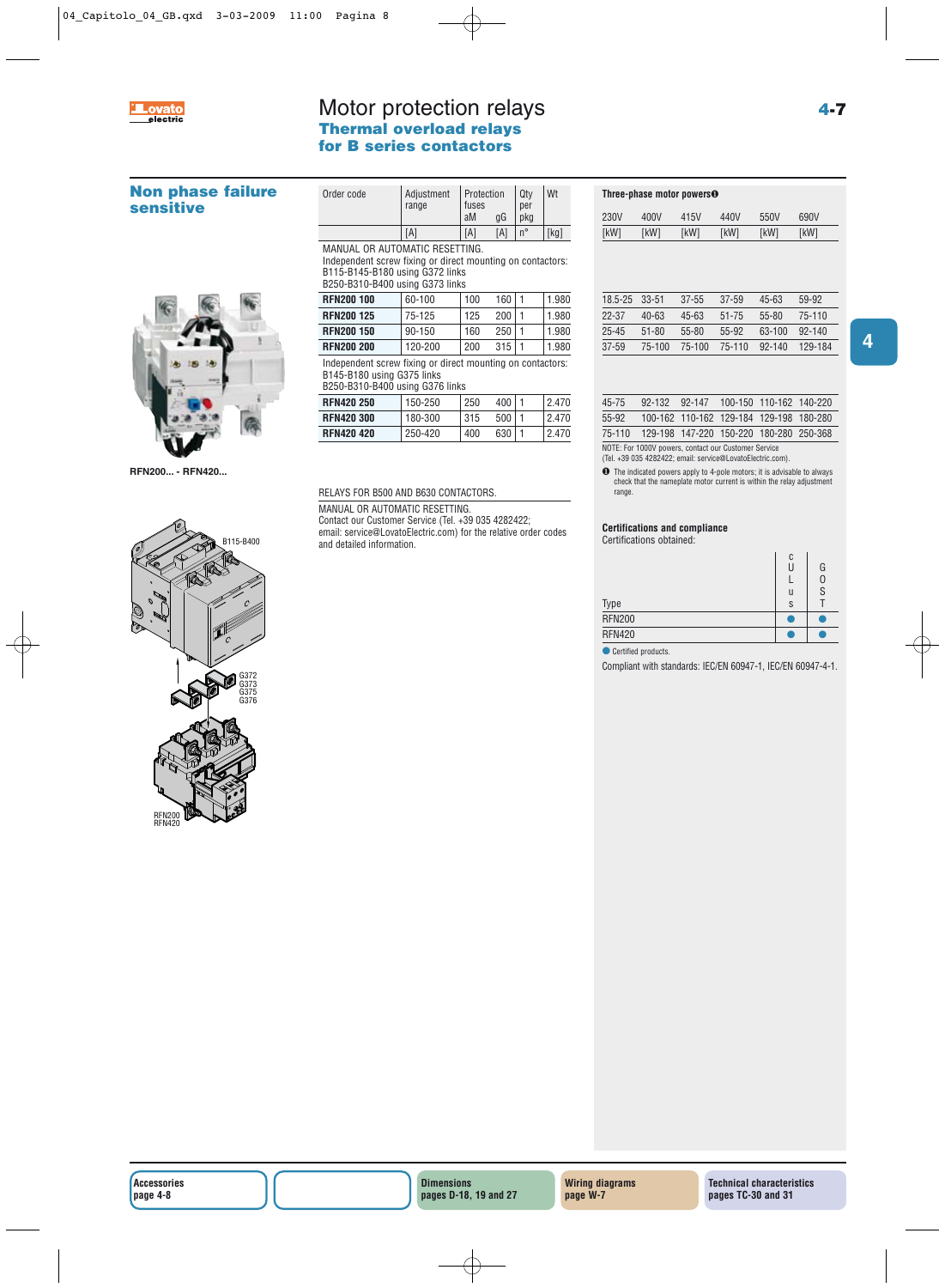# Motor protection relays **Add-on blocks and accessories for thermal overload relays**





**RFX38 02**



**RFX38 03**







**11 G228 11 G244**

| 11 G244 |
|---------|
|         |
|         |

| Order code                                  | For relay                              |                                                                 | Qty<br>per<br>pkg | Wt    |
|---------------------------------------------|----------------------------------------|-----------------------------------------------------------------|-------------------|-------|
|                                             |                                        |                                                                 | $n^{\circ}$       | [kg]  |
| Set of links for direct contactor mounting. |                                        |                                                                 |                   |       |
| 11 G372                                     | RF200 on                               | B115-B145-B180                                                  | 1                 | 0.082 |
| 11 G373                                     | contactor                              | B250-B310-B400                                                  | 1                 | 0.100 |
| 11 G375                                     | RF420 on                               | B145-B180                                                       | 1                 | 0.103 |
| 11 G376                                     | contactor                              | B250-B310-B400                                                  | 1                 | 0.165 |
|                                             |                                        | Protection cover for thermal overload relay-contactor assembly. |                   |       |
| <b>RFX3802</b>                              | BF12 - BF18 - BF25                     | RF38 on contactor BF09 -                                        | 10                | 0.007 |
| <b>RFX3803</b>                              | RF38 on contactor BF26-<br>BF32 - BF38 |                                                                 | 10                | 0.010 |
| Protection shrouds for power terminals.     |                                        |                                                                 |                   |       |
| 11 G262 <sup>O</sup>                        | For RF953                              |                                                                 | 10                | 0.004 |
| 11 G361                                     | RF200                                  |                                                                 | 6                 | 0.026 |
| 11 G363                                     | RF420                                  |                                                                 | 6                 | 0.046 |
| Independent mounting.                       |                                        | Screw fixing or 35mm DIN rail (IEC/EN 60715) mounting.          |                   |       |
| <b>RFX38 04</b>                             | RF38                                   |                                                                 | 5                 | 0.042 |
| 11 G270 <sup>®</sup>                        | RF.,95                                 |                                                                 | 10                | 0.094 |
| Electrical reset.                           |                                        |                                                                 |                   |       |
| 11 G228 <sup>®</sup>                        | RE9 - RE95                             |                                                                 | 5                 | 0.058 |
| Sealing device.                             |                                        |                                                                 |                   |       |
| <b>RFX3801</b>                              |                                        | RE38 - RE200 - RE420                                            | 10                | 0.002 |
| 11 G233                                     | RF9 - RF95                             |                                                                 | 1                 | 0.002 |
| Electric button NO.                         |                                        |                                                                 |                   |       |
| 11 G244                                     | RF9 - RF95                             |                                                                 | 10                | 0.011 |
| Marking element.                            |                                        |                                                                 |                   |       |
| <b>11 RB6</b>                               | RF9 - RF95                             |                                                                 | 100               | 0.001 |
| Alphanumeric symbols.                       |                                        |                                                                 |                   |       |
| 3958 <sup>o</sup>                           | RF9 - RF95                             |                                                                 | 100               | 0.002 |

❶ Front IP20 protection is warranted to contactor-thermal relay connections. ❷ Independent mounting base for any RF95 relay. Remove the links fixed on RF...95 and use those supplied with the base.

**page D-27**

❸ Replace with voltage digit. Standard voltages are: – AC 50/60Hz 24V / 48V / 110-125V / 220-240V / 380-415V.

❹ Replace with the required alphanumeric symbol. Each package contains 100 pieces of the same symbol.

# **Electrical reset (G228) operational characteristics**

| Control circuit voltage |               |            |
|-------------------------|---------------|------------|
| AC (50/60Hz)            | $\mathcal{U}$ | $12 - 550$ |
| Power consumption in AC | <b>VA</b>     | 300        |
| Minimum reset time      | ms            | 20         |

NOTE: Coils can remain supplied for a maximum interval of 500ms; 3 consecutive operations are allowed, followed by a 5 minute interval.

It is recommended to use the wiring diagram on page W-7.

**Certification and compliance**

Certifications obtained:

| Tipo     | C<br>U<br>L<br>u<br>S | C<br>S<br>A | G<br>$\mathbf{0}$<br>S<br>T |
|----------|-----------------------|-------------|-----------------------------|
| G361     | Я                     |             |                             |
| G362     | Я                     |             |                             |
| G372     |                       |             |                             |
| G373     |                       |             |                             |
| G375     |                       |             |                             |
| G376     |                       |             |                             |
| G270     |                       |             |                             |
| RFX38 04 |                       |             |                             |

**Certified products.** 

"Recognized". Products having this type of marking are intended for use as components of complete workshop-assembled equipment.

Compliant with standards: IEC/EN 60947-1, IEC/EN 60947-4-1.

**pages TC-30 and 31**



**page W-7**